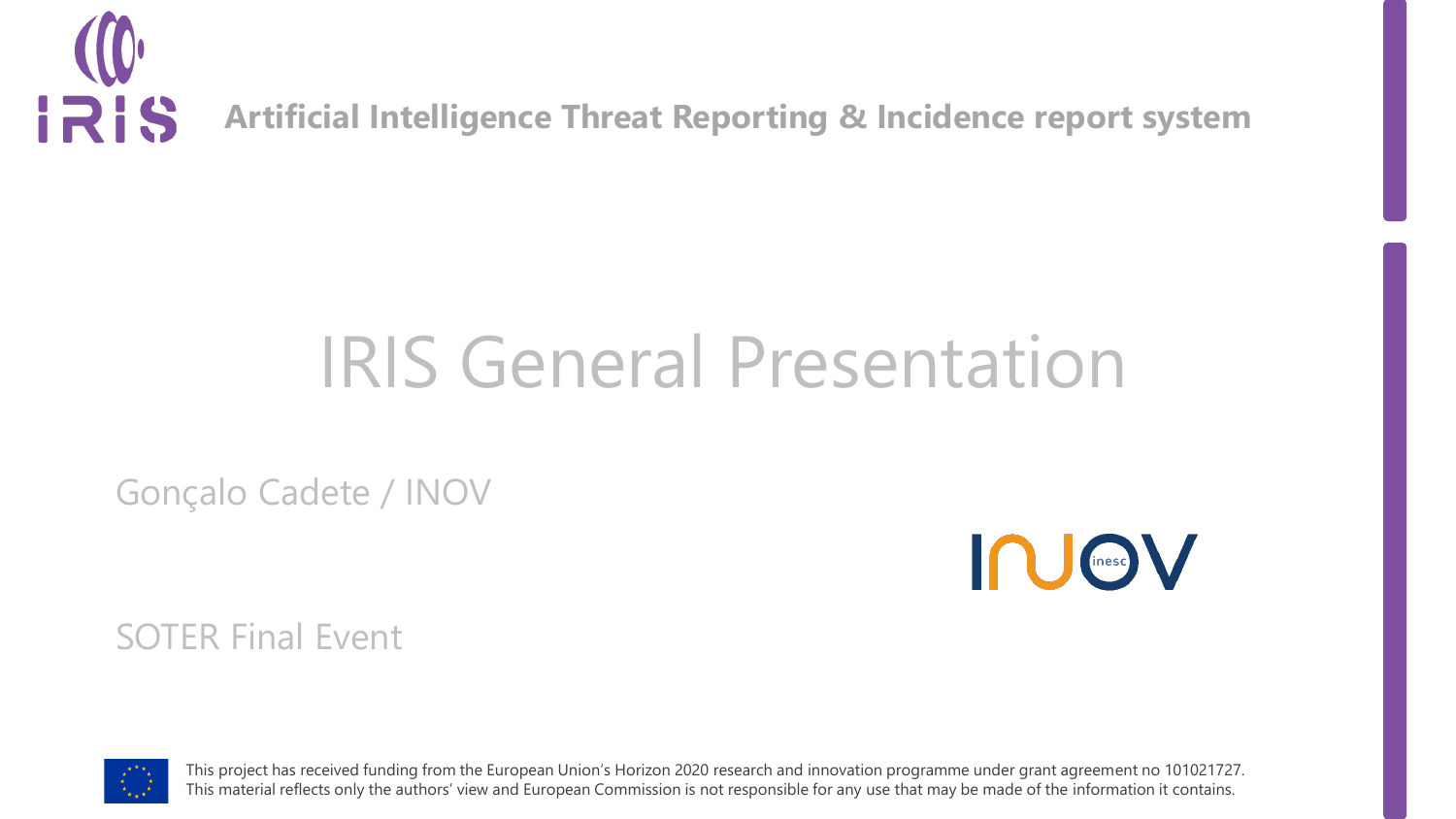### Project at a Glance





**6 Public organizations 3 SMEs 4 Large ICT industries 6 Research institutions & Universities**

**Call Identifier:** 2020-SU-DS-2020



**Topic:** SU-DS02-2020 Intelligent security and privacy management

**EC Funding:** 4 918 790.00

**Duration:** 36 months (Sept 2021-Aug 2024)

**Consortium:** 19 partners

**Coordinator:** INOV - Instituto de Engenharia de Sistemas e Computadores, Inovacão, (INOV), Portugal

**Learn More:** www. iris-h2020.eu

**Join us: <u>Depair</u>is-h2020** 





This project has received funding from the European Union's Horizon 2020 research and innovation programme under grant agreement no 101021727. This material reflects only the authors' view and European Commission is not responsible for any use that may be made of the information it contains.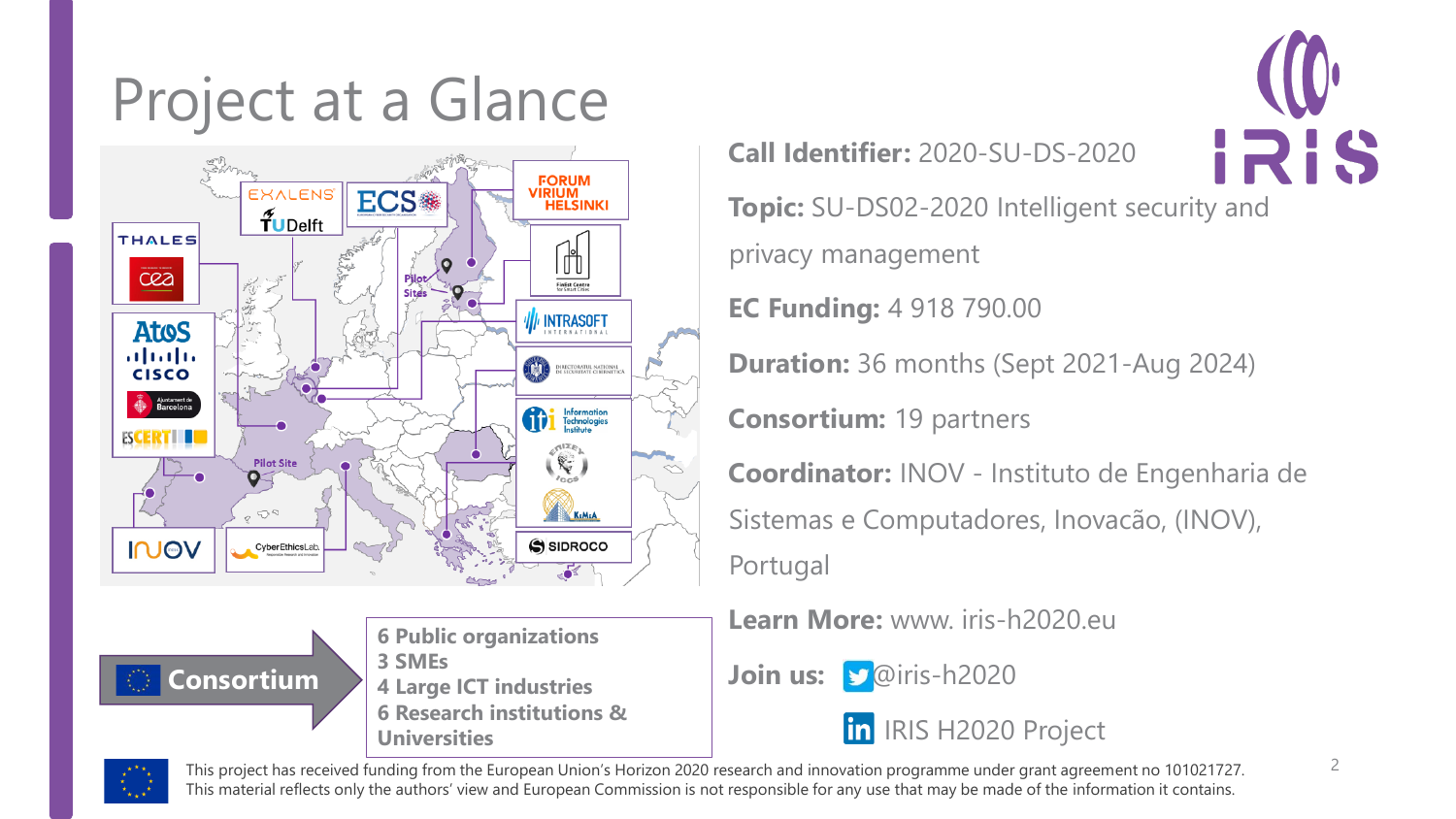



The **H2020 IRIS project** aims to deliver a framework that will support European CERT and CSIRT networks **detecting, sharing, responding and recovering from cybersecurity threats and vulnerabilities of IoT and AIdriven ICT systems,** in order to **minimize the impact of cybersecurity and privacy risks.**

The IRIS platform will be made available, **free of charge**, to the European national CERT and CSIRTs, by the end of the project.

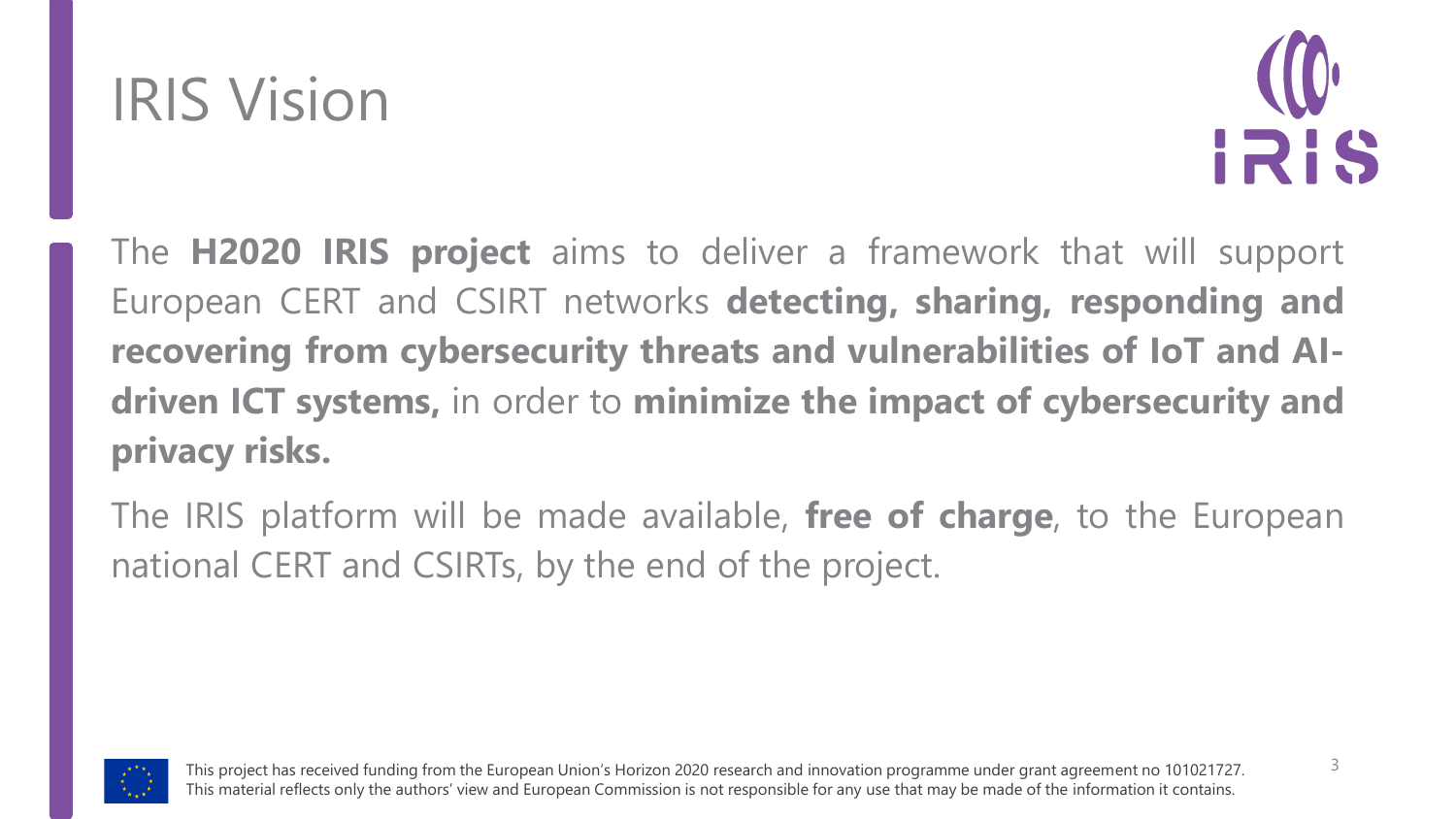## IRIS Architecture



❑ **Collaborative Threat Intelligence (CTI)** that introduces Analytics Orchestration for supervising coordination between incident response and recovery;

- ❖ an **Open Threat Intelligence** interface for disseminating taxonomies of IoT and AI threats;
- ❖ an intuitive **Threat Intelligence Companion** that serves as a key human-in-the-loop interface for collaborative incident response and threat intelligence sharing between CERTs/CSIRTs at both the municipal and national level.



**IRIS**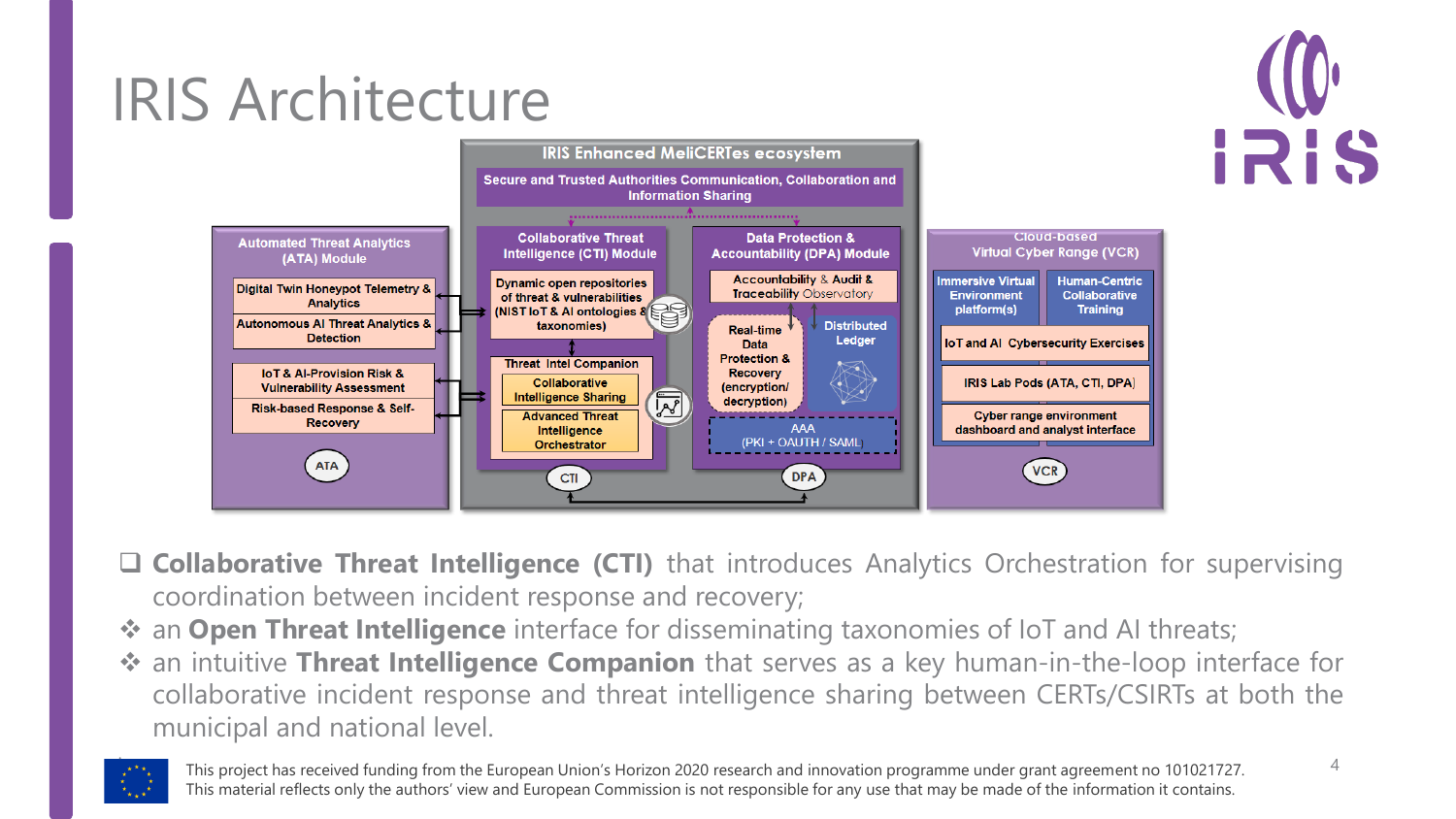## IRIS Architecture



❑ **Automated Threat Analytics (ATA)** that extends existing intrusion detection tools with a novel threat detection engine for identifying specific IoT and AI attack vectors and includes digital twin honeypots for collecting attack telemetry against end-user systems reliant on these technologies.

❑ **Virtual Cyber Range (VCR)** for collaborative CERT/CSIRT training exercises based on real-world environment platforms, providing representative adversarial IoT & AI threat intelligence scenarios and hands-on training.



IRIS